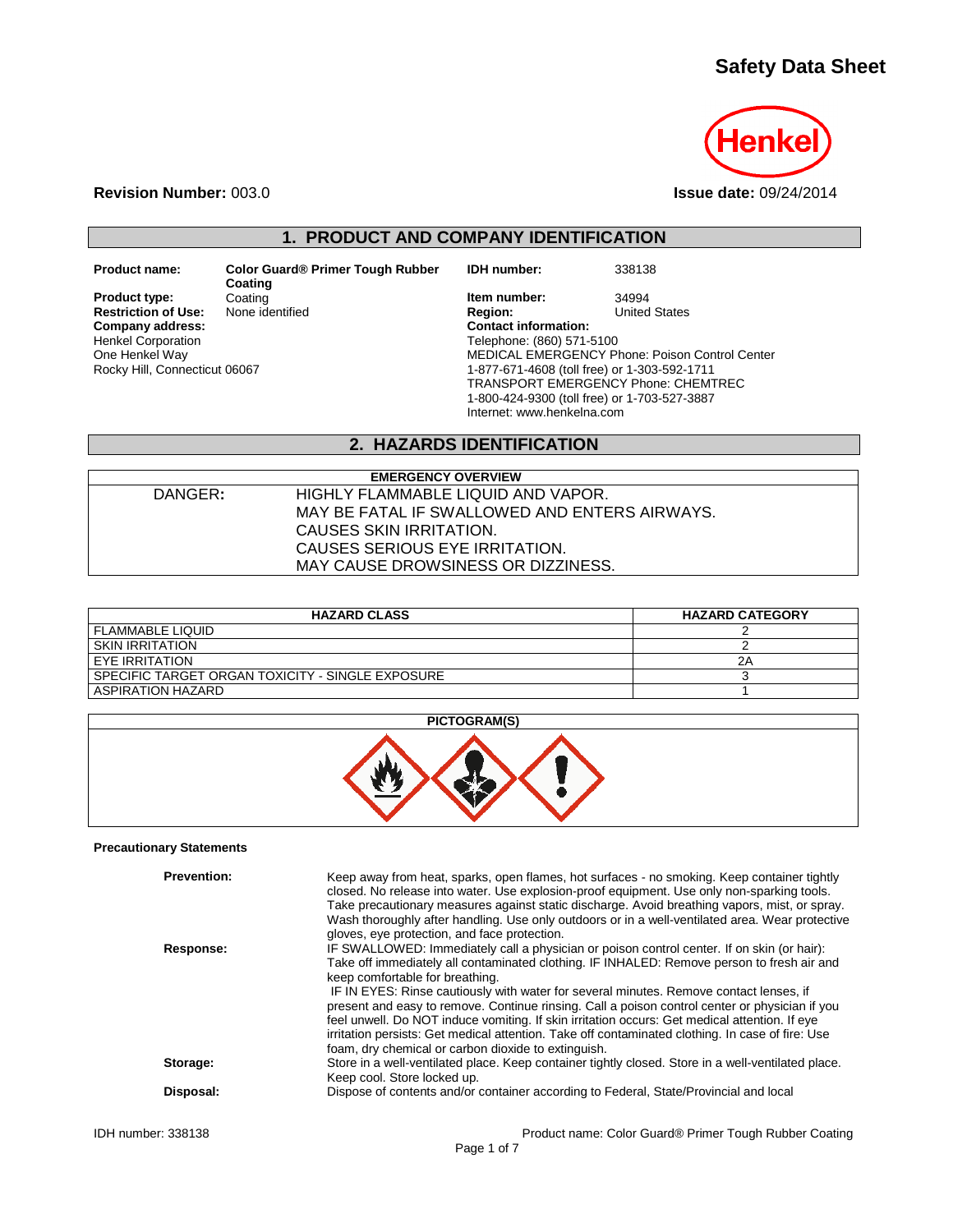#### governmental regulations.

Classification complies with OSHA Hazard Communication Standard (29 CFR 1910.1200) and is consistent with the provisions of the United Nations Globally Harmonized System of Classification and Labeling of Chemicals (GHS).

### **See Section 11 for additional toxicological information.**

## **3. COMPOSITION / INFORMATION ON INGREDIENTS**

| <b>Hazardous Component(s)</b>                      | <b>CAS Number</b> | Percentage* |  |
|----------------------------------------------------|-------------------|-------------|--|
| Xylenes                                            | 1330-20-7         | $30 - 60$   |  |
| Acetone                                            | 67-64-1           | $10 - 30$   |  |
| Methyl ethyl ketone                                | 78-93-3           | $10 - 30$   |  |
| Naphtha                                            | 8030-30-6         | $5 - 10$    |  |
| Hydrocarbon aliphatic aromatic<br>naphthenic C9-12 | 64742-88-7        | $5 - 10$    |  |
| n-Hexane                                           | 110-54-3          | $1 - 5$     |  |
| Titanium dioxide                                   | 13463-67-7        | $1 - 5$     |  |
| Carbon black                                       | 1333-86-4         | $1 - 5$     |  |
| Filler                                             | Proprietary       | $1 - 5$     |  |
| Silica, amorphous, fumed, crystal-free             | 112945-52-5       | $1 - 5$     |  |

\* Exact percentage is a trade secret. Concentration range is provided to assist users in providing appropriate protections.

| <b>4. FIRST AID MEASURES</b>       |                                                                                                                                                                                                              |  |
|------------------------------------|--------------------------------------------------------------------------------------------------------------------------------------------------------------------------------------------------------------|--|
| Inhalation:                        | Move to fresh air. If breathing is difficult, give oxygen. If not breathing, give<br>artificial respiration. If symptoms develop and persist, get medical attention.                                         |  |
| Skin contact:                      | Immediately flush skin with plenty of water (using soap, if available). Remove<br>contaminated clothing and footwear. Wash clothing before reuse. If symptoms<br>develop and persist, get medical attention. |  |
| Eye contact:                       | Immediately flush eyes with plenty of water for at least 15 minutes. Get<br>medical attention.                                                                                                               |  |
| Ingestion:                         | Do not induce vomiting. Keep individual calm. Never give anything by mouth<br>to an unconscious person. If symptoms develop and persist, get medical<br>attention.                                           |  |
| Symptoms:                          | See Section 11.                                                                                                                                                                                              |  |
|                                    | <b>5. FIRE FIGHTING MEASURES</b>                                                                                                                                                                             |  |
| <b>Extinguishing media:</b>        | Foam, dry chemical or carbon dioxide.                                                                                                                                                                        |  |
| Special firefighting procedures:   | Wear self-contained breathing apparatus and full protective clothing, such as<br>turn-out gear.                                                                                                              |  |
| Unusual fire or explosion hazards: | Do not handle or store near an open flame, heat or other sources of ignition.                                                                                                                                |  |
| Hazardous combustion products:     | Oxides of carbon.                                                                                                                                                                                            |  |

# **6. ACCIDENTAL RELEASE MEASURES**

**Use personal protection recommended in Section 8, isolate the hazard area and deny entry to unnecessary and unprotected personnel.**

**Environmental precautions:** Do not allow product to enter sewer or waterways.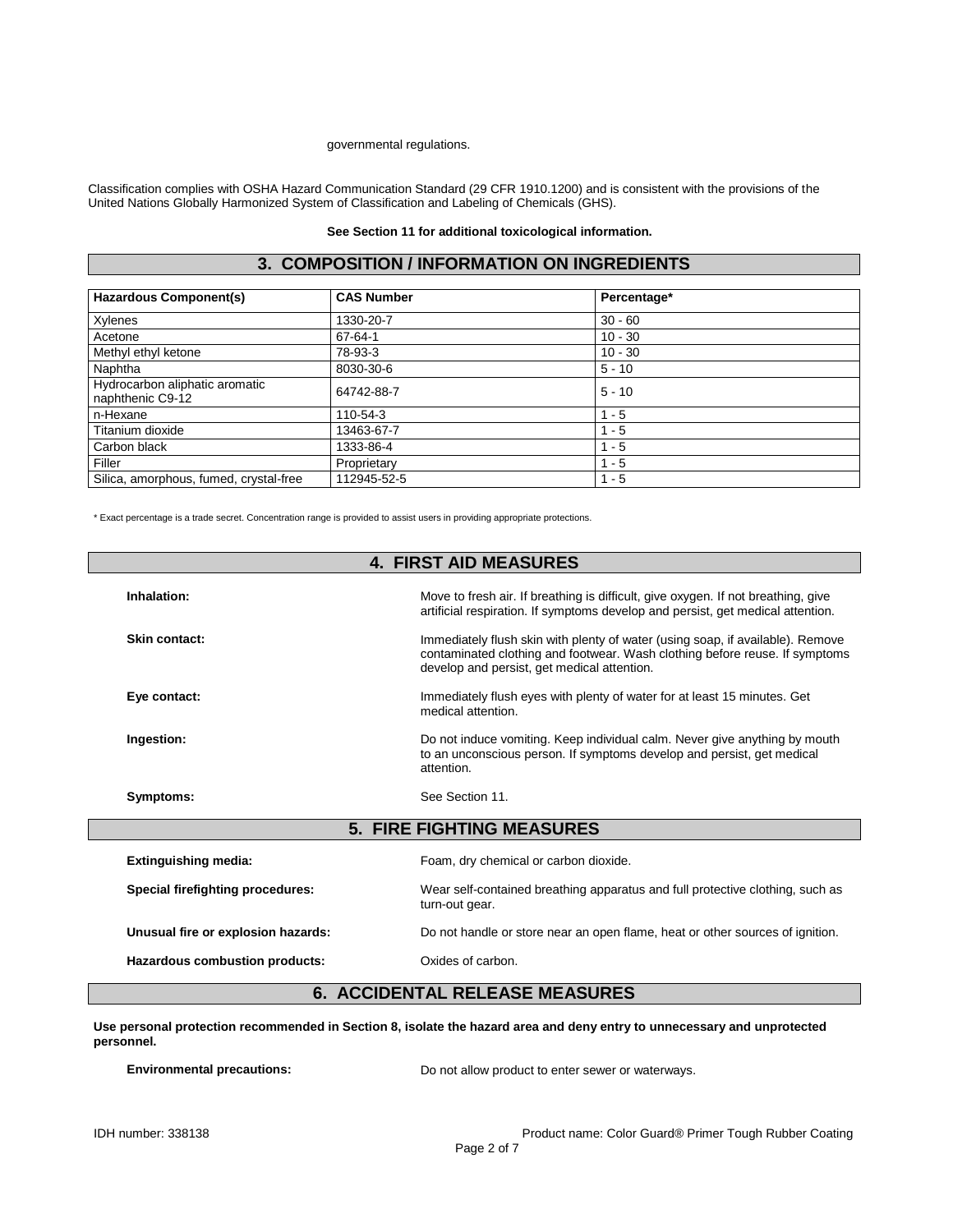**Clean-up methods:** Remove all sources of ignition. Ensure adequate ventilation. Soak up with inert absorbent material (e.g. sand, silica gel, acid binder, universal binder, sawdust). Store in a closed container until ready for disposal.

## **7. HANDLING AND STORAGE**

**Handling:** Avoid contact with eyes, skin and clothing. Avoid breathing vapors or mists of this product. Keep away from heat, spark and flame.

**Storage:** For safe storage, store at or below 48 °C (118.4 °F) Keep in a cool, well ventilated area away from heat, sparks and open flame. Keep container tightly closed until ready for use.

**For information on product shelf life contact Henkel Customer Service at (800) 243-4874.**

### **8. EXPOSURE CONTROLS / PERSONAL PROTECTION**

**Employers should complete an assessment of all workplaces to determine the need for, and selection of, proper exposure controls and protective equipment for each task performed.**

| <b>Hazardous Component(s)</b>                      | <b>ACGIH TLV</b>                                                       | <b>OSHA PEL</b>                                                    | <b>AIHA WEEL</b> | <b>OTHER</b> |
|----------------------------------------------------|------------------------------------------------------------------------|--------------------------------------------------------------------|------------------|--------------|
| Xylenes                                            | 100 ppm TWA<br>150 ppm STEL                                            | 100 ppm (435<br>mg/m3) PEL                                         | None             | None         |
| Acetone                                            | 750 ppm STEL<br>500 ppm TWA                                            | $1,000$ ppm $(2,400)$<br>mg/m3) PEL                                | None             | None         |
| Methyl ethyl ketone                                | 200 ppm TWA<br>300 ppm STEL                                            | 200 ppm (590<br>mg/m3) PEL                                         | None             | None         |
| Naphtha                                            | None                                                                   | 100 ppm (400<br>mg/m3) PEL                                         | None             | None         |
| Hydrocarbon aliphatic aromatic<br>naphthenic C9-12 | 100 ppm TWA                                                            | 500 ppm (2,900<br>mg/m3) TWA                                       | None             | None         |
| n-Hexane                                           | 50 ppm TWA<br>(SKIN)                                                   | 500 ppm (1,800<br>$mg/m3$ ) PEL                                    | None             | None         |
| Titanium dioxide                                   | 10 mg/m3 TWA                                                           | 15 mg/m3 PEL Total<br>dust.                                        | None             | None         |
| Carbon black                                       | 3 mg/m3 TWA<br>Inhalable fraction.                                     | 3.5 mg/m3 PEL                                                      | None             | None         |
| Filler                                             | 10 mg/m3 TWA<br>Inhalable dust.<br>3 mg/m3 TWA<br>Respirable fraction. | 15 mg/m3 TWA Total<br>dust.<br>5 mg/m3 TWA<br>Respirable fraction. | None             | None         |
| Silica, amorphous, fumed, crystal-free             | 10 mg/m3 TWA<br>Inhalable dust.<br>3 mg/m3 TWA<br>Respirable fraction. | 20 MPPCF TWA<br>$0.8$ mg/m $3$ TWA                                 | None             | None         |

**Engineering controls:** Use local ventilation if general ventilation is insufficient to maintain vapor concentration below established exposure limits. **Respiratory protection:** Use NIOSH approved respirator if there is potential to exceed exposure limit(s). Eye/face protection: Safety goggles or safety glasses with side shields. Full face protection should be used if the potential for splashing or spraying of product exists. **Skin protection:** Use impermeable gloves and protective clothing as necessary to prevent skin contact.

## **9. PHYSICAL AND CHEMICAL PROPERTIES**

**Physical state:** Liquid Color: Liquid Color: **Color:** Gray Gray<br>**Odor:** Gray Mild **Odor:** Mild **Odor threshold:** Not available.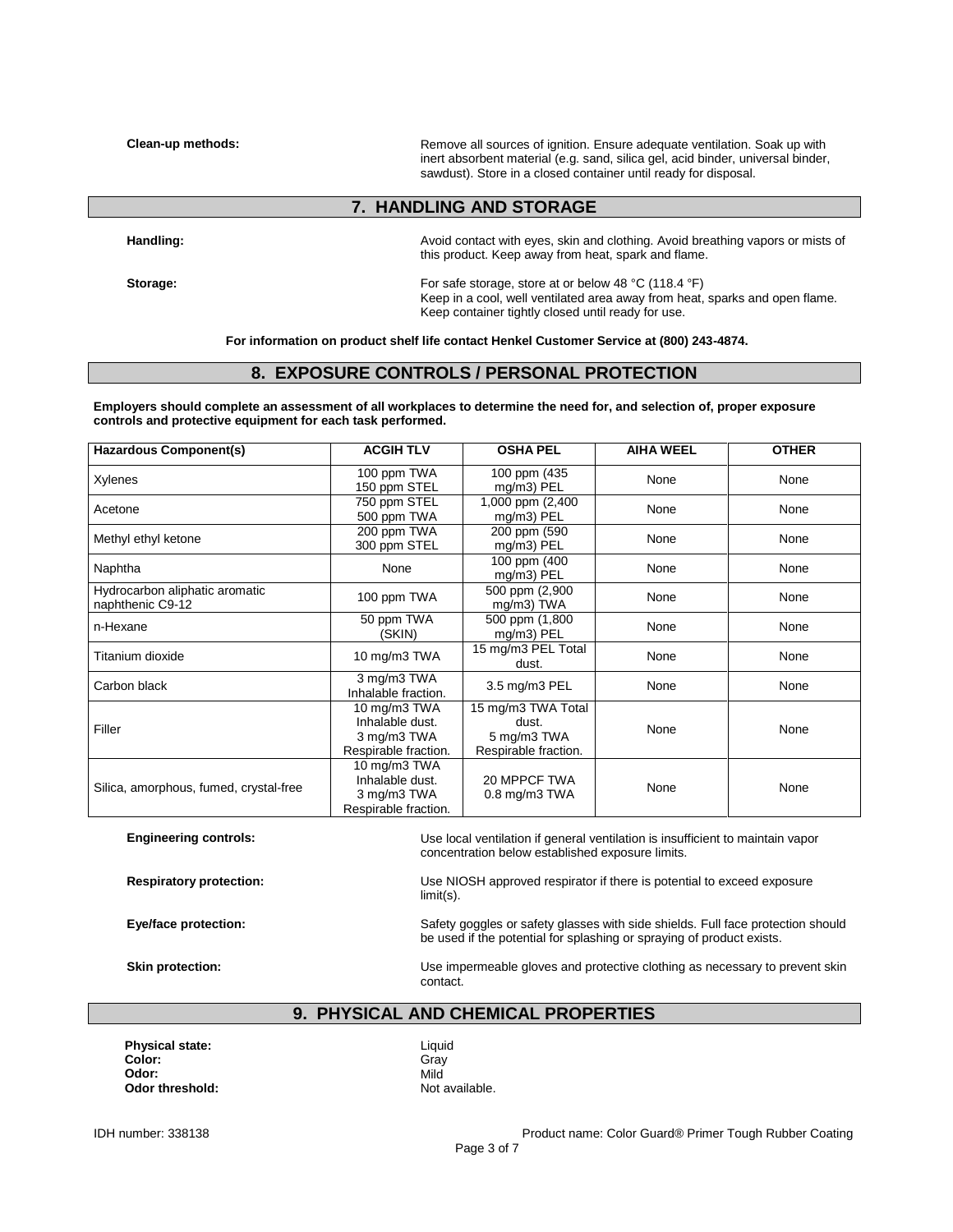**pH:**<br> **Vapor pressure:**<br> **Vapor pressure:**<br> **Vapor pressure:**<br> **Vapor pressure: Vapor pressure:** 186 mm hg (20 °C (68°F)) **Boiling point/range:** 56 - 149 °C (132.8 - 300.2 °F) **Melting point/range:**<br> **Melting point/ range:**<br> **Melting point/ range:**<br> **Specific gravity:**<br> **Specific gravity:**<br>  $0.94$ **Specific gravity:** 0.94 **Vapor density:** 4.11 **Flash point:**  $\le$  -16 °C (< 3.2 °F)<br> **Flammable/Explosive limits - lower:**  $\le$  0.9 % **Flammable/Explosive limits - lower:** 0.9 % **Flammable/Explosive limits - upper:** 12.8 %<br> **Autoignition temperature:** Not available. **Autoignition temperature:** Not **Evaporation rate:** 9.0 **Evaporation rate:** 9.0 **Solubility in water:** Insoluble **National Solubility in water:** Insoluble **Partition coefficient (n-octanol/water):** Not available. **Partition coefficient (n-octanol/water):** Not available VOC content: 66.9% **VOC content:**<br>Viscosity: **Decomposition temperature:** 

Not available.<br>Not available.

| <b>10. STABILITY AND REACTIVITY</b>         |                                                                                                          |  |
|---------------------------------------------|----------------------------------------------------------------------------------------------------------|--|
| Stability:                                  | Stable                                                                                                   |  |
| <b>Hazardous reactions:</b>                 | Will not occur.                                                                                          |  |
| <b>Hazardous decomposition</b><br>products: | None                                                                                                     |  |
| Incompatible materials:                     | Strong acids and strong bases. Strong oxidizing agents. Amines. Alkali metals. Halogenated<br>compounds. |  |
| <b>Reactivity:</b>                          | Not available.                                                                                           |  |
| Conditions to avoid:                        | Store away from incompatible materials. Heat, flames, sparks and other sources of ignition.              |  |
| <b>11. TOXICOLOGICAL INFORMATION</b>        |                                                                                                          |  |
|                                             |                                                                                                          |  |

**Relevant routes of exposure:** Skin, Inhalation, Eyes, Ingestion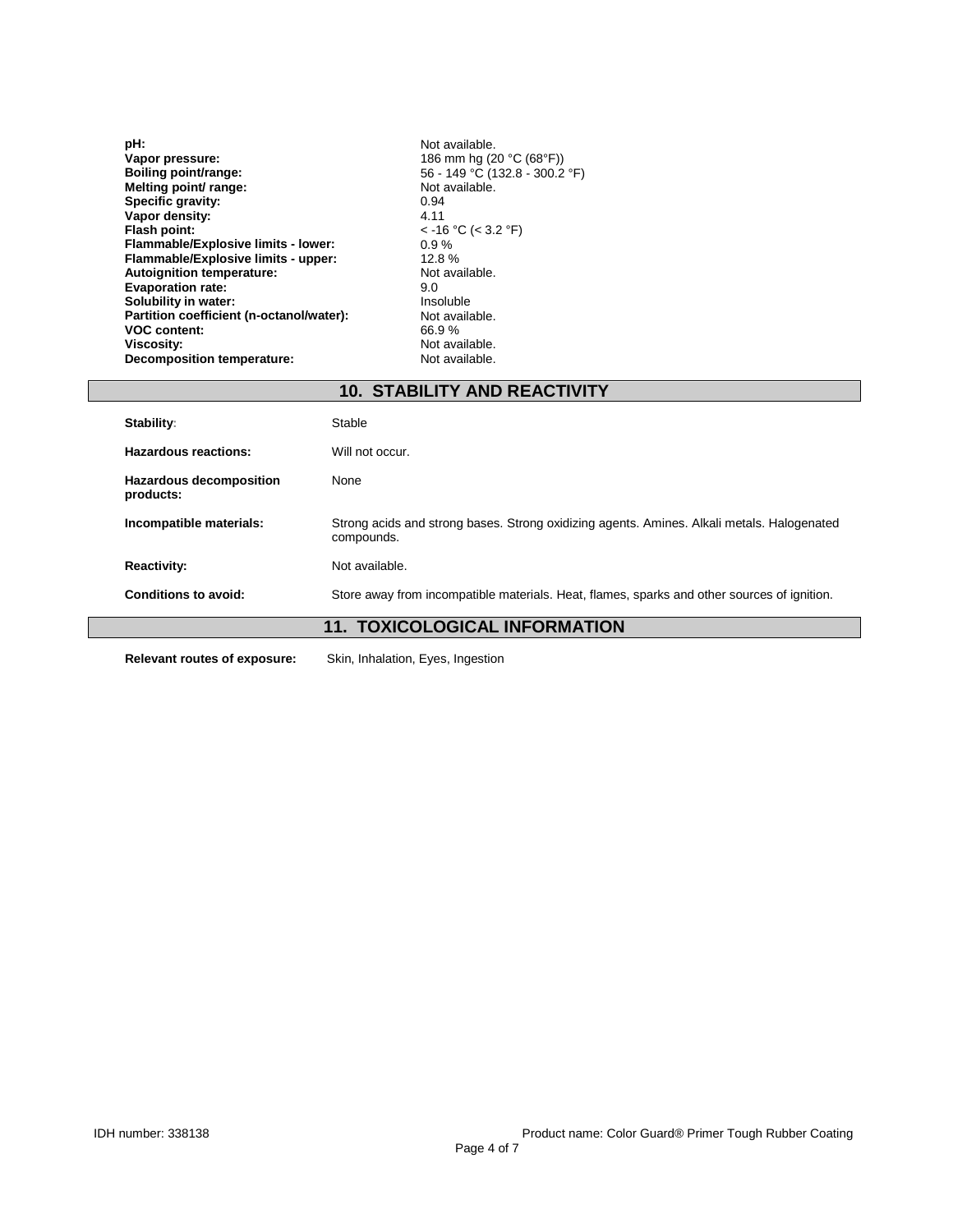### **Potential Health Effects/Symptoms**

| May be harmful if inhaled. Vapors may cause headaches, nausea, dizziness and respiratory<br>tract irritation. |
|---------------------------------------------------------------------------------------------------------------|
| Causes skin irritation. Prolonged contact with skin may cause dermatitis.                                     |
| Causes serious eye irritation.                                                                                |
| This product may be fatal if it is swallowed. May cause gastrointestinal tract irritation if<br>swallowed.    |
|                                                                                                               |

| Hazardous Component(s)                             | LD50s and LC50s                                                                                                                                                                                                                           | Immediate and Delayed Health Effects                           |
|----------------------------------------------------|-------------------------------------------------------------------------------------------------------------------------------------------------------------------------------------------------------------------------------------------|----------------------------------------------------------------|
| Xylenes                                            | Oral LD50 (RAT) = 6,670 mg/kg<br>Oral LD50 (RAT) = $3,523 - 8,600$ mg/kg<br>Oral LD50 (RAT) = $4,300$ mg/kg<br>Dermal LD50 (RABBIT) = > 43 g/kg<br>Inhalation LC50 (RAT, $4 h$ ) = 6,350 mg/l                                             | Cardiac, Central nervous system, Irritant,<br>Kidney, Liver    |
| Acetone                                            | Oral LD50 (RABBIT) = $5,340$ mg/kg<br>Oral LD50 (RAT) = $5,800$ mg/kg<br>Oral LD50 (RAT) = $9,800$ mg/kg<br>Dermal LD50 (RABBIT) = $20,000$ mg/kg<br>Inhalation LC50 (RAT, $8 h$ ) = 50.1 mg/l<br>Inhalation LC50 (RAT, $4 h$ ) = 76 mg/l | Blood, Central nervous system, Irritant,<br>Reproductive       |
| Methyl ethyl ketone                                | Oral LD50 (RAT) = 2,300 - 3,500 mg/kg<br>Oral LD50 (RAT) = $4,500 - 6,800$ mg/kg<br>Dermal LD50 (RABBIT) = $> 8,000$ mg/kg<br>Inhalation LC50 (RAT, 4 h) = 11700 ppm                                                                      | Irritant, Central nervous system                               |
| Naphtha                                            | Inhalation LC50 (RAT) = $73,680$ mg/l<br>Inhalation LC50 (RAT, $4 h$ ) = 61 mg/l<br>Inhalation LC50 (RAT, $4 h$ ) = 73,680 mg/l                                                                                                           | Irritant, Nervous System, Cardiac                              |
| Hydrocarbon aliphatic aromatic<br>naphthenic C9-12 | None                                                                                                                                                                                                                                      | Central nervous system, Irritant                               |
| n-Hexane                                           | Oral LD50 (RAT) = 24 mg/kg<br>Oral LD50 (RAT) = $43.5$ mg/kg<br>Oral LD50 (RAT) = 28,710 mg/kg<br>Dermal LD50 (RABBIT) = $>$ 2,000 mg/kg<br>Inhalation LC50 (RAT, $4 h$ ) = 73860 ppm                                                     | Developmental, Irritant, Lung, Nervous<br>System, Reproductive |
| Titanium dioxide                                   | None                                                                                                                                                                                                                                      | Irritant, Respiratory, Some evidence of<br>carcinogenicity     |
| Carbon black                                       | Oral LD50 (RAT) = $> 8,000$ mg/kg                                                                                                                                                                                                         | Respiratory, Some evidence of<br>carcinogenicity               |
| Filler<br>Silica, amorphous, fumed, crystal-free   | None<br>None                                                                                                                                                                                                                              | Irritant<br>Nuisance dust                                      |
|                                                    |                                                                                                                                                                                                                                           |                                                                |

| <b>Hazardous Component(s)</b>                      | <b>NTP Carcinogen</b> | <b>IARC Carcinogen</b> | <b>OSHA Carcinogen</b><br>(Specifically Regulated) |
|----------------------------------------------------|-----------------------|------------------------|----------------------------------------------------|
| Xylenes                                            | No                    | No                     | No.                                                |
| Acetone                                            | No.                   | No                     | No                                                 |
| Methyl ethyl ketone                                | No.                   | No                     | No                                                 |
| Naphtha                                            | No                    | No                     | No                                                 |
| Hydrocarbon aliphatic aromatic<br>naphthenic C9-12 | No                    | No                     | No                                                 |
| n-Hexane                                           | No.                   | No                     | No                                                 |
| Titanium dioxide                                   | No                    | Group 2B               | No                                                 |
| Carbon black                                       | No                    | Group 2B               | No                                                 |
| Filler                                             | No.                   | No                     | No                                                 |
| Silica, amorphous, fumed, crystal-free             | No                    | No                     | No                                                 |

# **12. ECOLOGICAL INFORMATION**

**Ecological information:** Not available.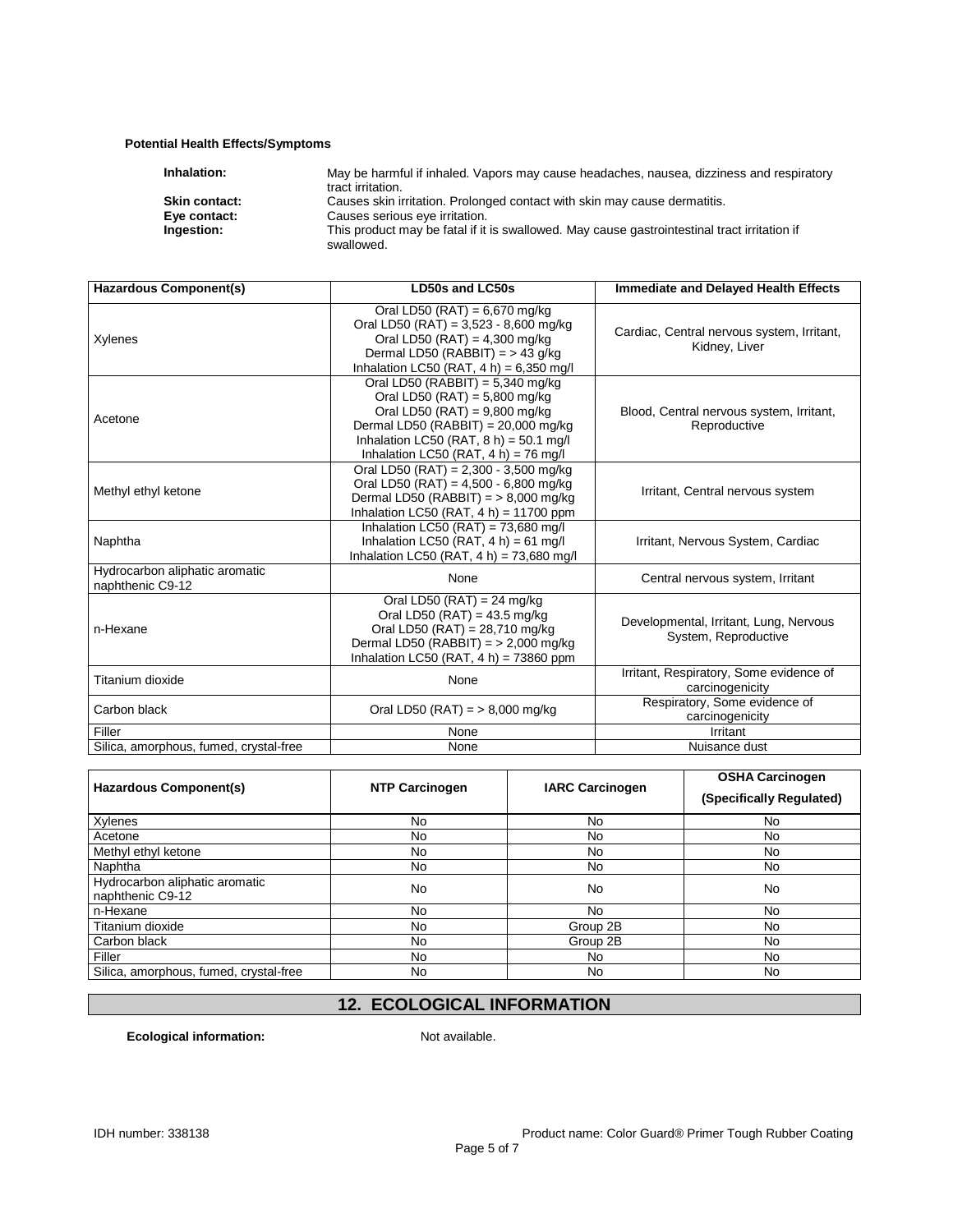## **13. DISPOSAL CONSIDERATIONS Information provided is for unused product only. Recommended method of disposal:** Follow all local, state, federal and provincial regulations for disposal. Hazardous waste number: D001: Ignitable. **14. TRANSPORT INFORMATION The transport information provided in this section only applies to the material/formulation itself, and is not specific to any package/configuration. U.S. Department of Transportation Ground (49 CFR)** Proper shipping name: **Hazard class or division:** 3<br> **Identification number:** UN 1139 **Identification number: Packing group:** II I<br> **DOT Hazardous Substance(s):** Xylene (mixed), Acetone **DOT Hazardous Substance(s): International Air Transportation (ICAO/IATA) Proper shipping name:** Coating solution **Hazard class or division:** 3<br> **Identification number:** UN 1139 **Identification number:** UN 1299<br>Packing group: 11399 **Packing group: Water Transportation (IMO/IMDG) Proper shipping name:** COATING SOLUTION<br> **Hazard class or division:** 3 **Hazard class or division:** 3 **Identification number:** UN 1139<br>Packing group: II **Packing group:**

## **15. REGULATORY INFORMATION**

### **United States Regulatory Information**

| <b>TSCA 8 (b) Inventory Status:</b><br>TSCA 12 (b) Export Notification:                                       | All components are listed or are exempt from listing on the Toxic Substances Control Act<br>Inventory.<br>None above reporting de minimis                                                                                                                                                                                                                                                           |
|---------------------------------------------------------------------------------------------------------------|-----------------------------------------------------------------------------------------------------------------------------------------------------------------------------------------------------------------------------------------------------------------------------------------------------------------------------------------------------------------------------------------------------|
| <b>CERCLA/SARA Section 302 EHS:</b><br><b>CERCLA/SARA Section 311/312:</b><br><b>CERCLA/SARA Section 313:</b> | None above reporting de minimis<br>Immediate Health, Delayed Health<br>This product contains the following toxic chemicals subject to the reporting requirements of                                                                                                                                                                                                                                 |
| <b>CERCLA Reportable quantity:</b>                                                                            | section 313 of the Emergency Planning and Community Right-To-Know Act of 1986 (40<br>CFR 372). Xylenes (CAS# 1330-20-7). Methyl ethyl ketone (CAS# 78-93-3). n-Hexane<br>(CAS# 110-54-3).<br>Xylenes (CAS# 1330-20-7) 100 lbs. (45.4 kg)<br>Acetone (CAS# 67-64-1) 5,000 lbs. (2,270 kg)<br>Methyl ethyl ketone (CAS# 78-93-3) 5,000 lbs. (2,270 kg)<br>Naphtha (CAS# 8030-30-6) 100 lbs. (45.4 kg) |
| <b>California Proposition 65:</b>                                                                             | This product contains a chemical known in the State of California to cause cancer.                                                                                                                                                                                                                                                                                                                  |
| <b>Canada Regulatory Information</b>                                                                          |                                                                                                                                                                                                                                                                                                                                                                                                     |
| <b>CEPA DSL/NDSL Status:</b>                                                                                  | All components are listed on or are exempt from listing on the Canadian Domestic<br>Substances List.                                                                                                                                                                                                                                                                                                |

## **16. OTHER INFORMATION**

**This safety data sheet contains changes from the previous version in sections:** New Safety Data Sheet format.